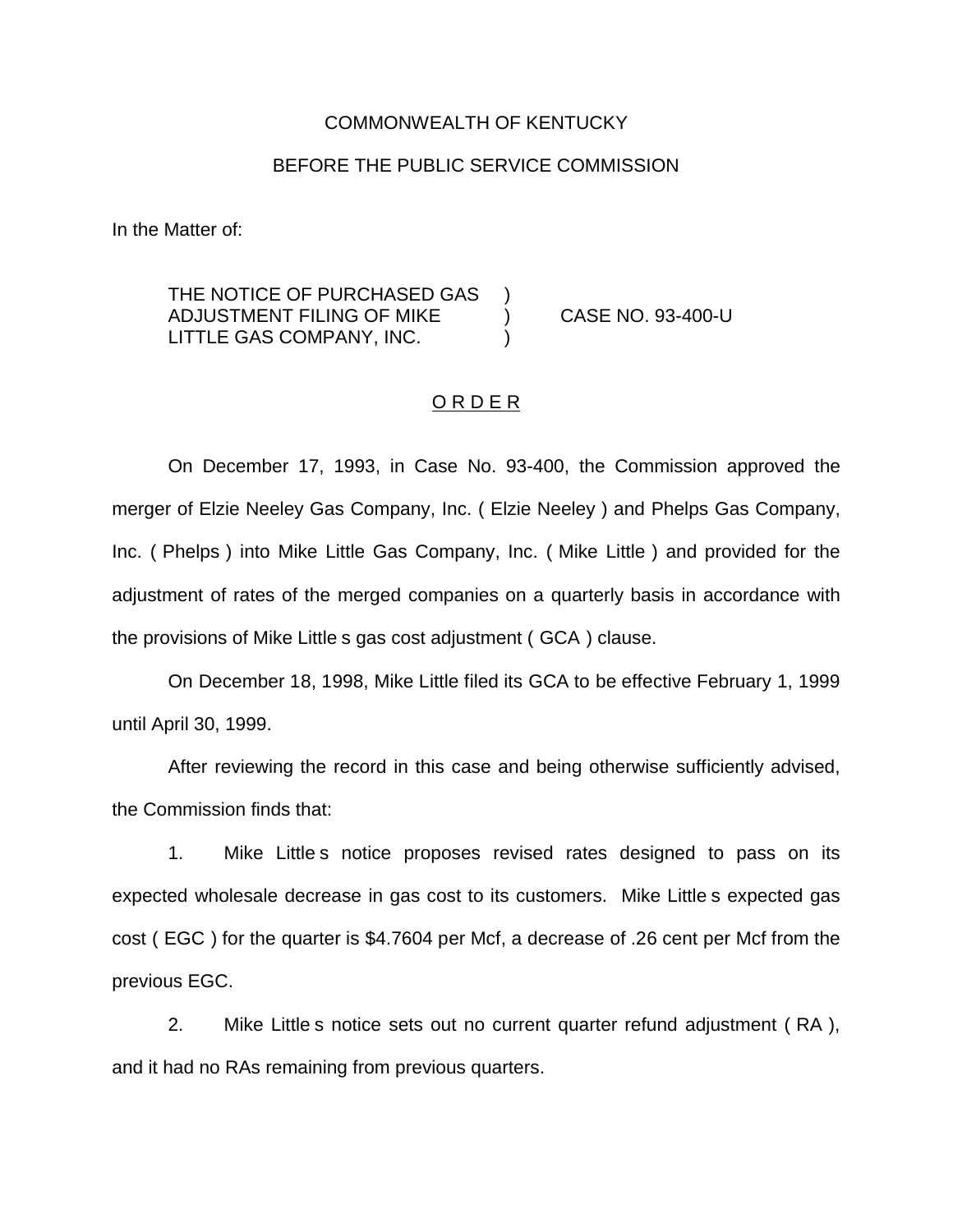3. Mike Little s notice sets out a current quarter actual adjustment ( AA ) of 2.02 cents per Mcf to collect under-recovered gas cost from August, September and October 1998. The total AA of .16 cent per Mcf reflects the net under-recovery of the combined system for the current and previous three quarters, and represents a decrease of 2.14 cents per Mcf from the previous AA.

4. These adjustments produce a gas cost recovery rate ( GCR ) of \$4.7620 per Mcf, 2.40 cents per Mcf less than the prior rate.

5. The rate adjustments in the Appendix to this Order are fair, just, and reasonable, in the public interest, and should be effective for gas supplied on and after February 1, 1999.

IT IS THEREFORE ORDERED that:

1. The rates in the attached Appendix are fair, just, and reasonable and are effective for gas supplied on and after February 1, 1999.

2. Within 30 days of the date of this Order, Mike Little shall file with the Commission its revised tariffs setting out the rates authorized in this Order.

Done at Frankfort, Kentucky, this 28<sup>th</sup> day of January, 1999.

By the Commission

ATTEST:

Executive Director

\_\_\_\_\_\_\_\_\_\_\_\_\_\_\_\_\_\_\_